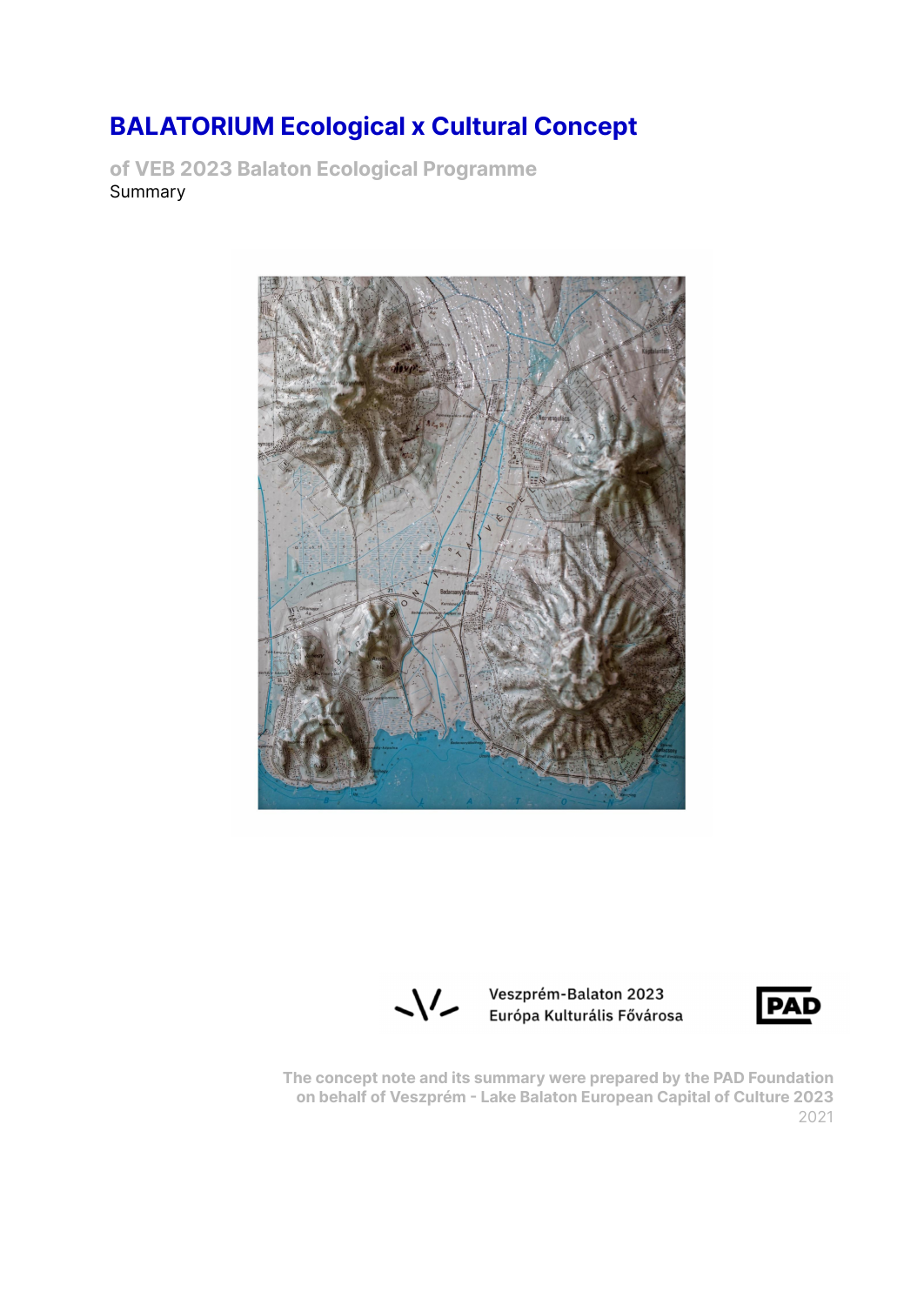# **Table of contents**

## **[Introduction](#page-1-0)**

## **Ecological challenges**

Lake Balaton and its water [resources](#page-3-0) The [Balaton](#page-5-0) region: Forestry - [Agriculture](#page-5-0) - Land use Regional adaptation options The concept of ecological [sustainability](#page-6-0) in the regional context

## **Social [adaptation](#page-8-0)**

**Clarifying societal [expectations](#page-8-1) of Lake Balaton and its region** Touristic region and [ecotouristic](#page-9-0) landscape

## **Green/environmental/ecological examples and best practices**

## <span id="page-1-0"></span>**Evaluation criteria of the projects**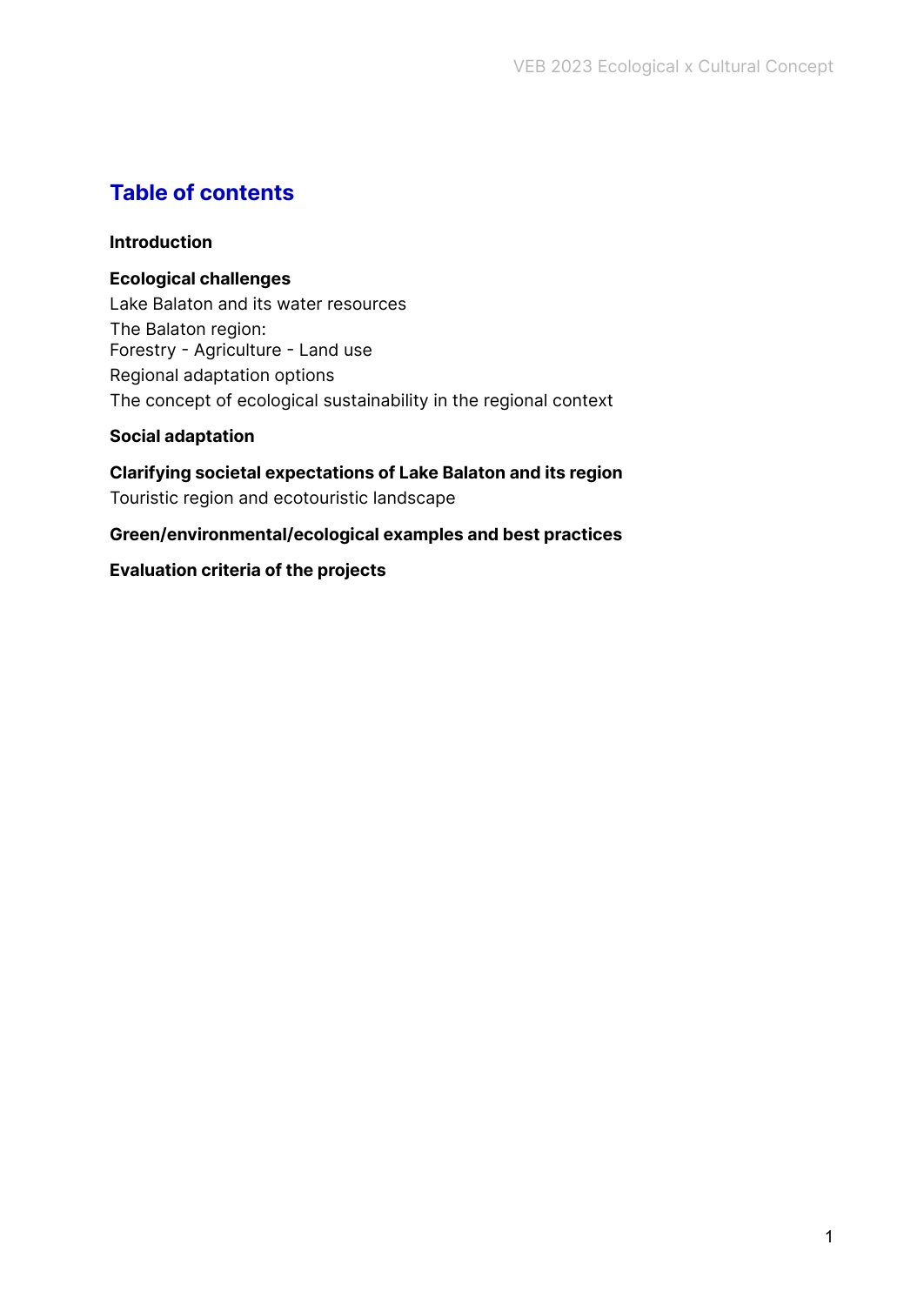## **Introduction**

**The aim of the ecological x cultural concept summary is to clarify the ecologically relevant conceptual framework of Hungary's biggest Lake Balaton and its region, to identify the key challenges for the region and to lay the foundations for the development of a series of related cultural programmes.**

The development of the concept is a synthesis work based on the opinions of representatives of disciplines and institutions dealing with ecological processes and challenges, incorporating regional knowledge. The **ecological x cultural concept** will help both the ECOC and future applicants and participants to navigate and gauge the topics chosen as relevant for the **Balaton Ecological Programme**. It was developed between October 2020 and January 2021 and has taken the form of expert interviews, questionnaires and workshops, desk research and training sessions for programme organizers. The exact steps of the process can be found under the process tab of the website.

Through its Balaton Ecology Programme, the Veszprém – Lake Balaton 2023 European Capital of Culture (VEB 2023) project aims to support:

- Raising awareness of the natural values of and threats to Lake Balaton,
- promoting social consensus on the protection of Lake Balaton,
- the international positioning of Lake Balaton as a unique ecosystem and cultural landscape,
- establishing a series of long-term sustainable ecological-cultural events.

Following is a summary of the concept, with interviews and other information linked within the text.

## **Ecological challenges**

#### **What are the ecological challenges the region is currently facing?**

The two main and interlinked ecological challenges affecting Balaton and its region are **climate change** and **shifting land use**. There is a consensus among the ecologists and experts in related disciplines interviewed that climate change will transform Lake Balaton and its region, independently of current changes in land use by humans. In addition, increasingly intensive land use, the decline of natural and semi-natural habitats, human overutilization and overdevelopment are in many cases already transforming the environment independently of the effects of climate change, and are thus the main cause of changes in local microclimate,, the emergence of invasive species, the extinction of certain species and habitat degradation. An example to [illustrate](https://szabadonbalaton.hu/osszefugges-rendszer_en.html) the [connections](https://szabadonbalaton.hu/osszefugges-rendszer_en.html) relevant to human use of Lake Balaton.

These changes lead to a reduction in ecosystem services, that is, they also cause damage at the level of society as a whole.

- It is therefore of utmost importance to initiate a social dialogue on our expectations from Lake Balaton, what "services" and natural features we consider valuable, and on how sustainable these needs are in view of the impacts of the impending changes.
- It is also important to examine what local adaptation potential Lake Balaton and its region have and what cultural tools can be used to support these.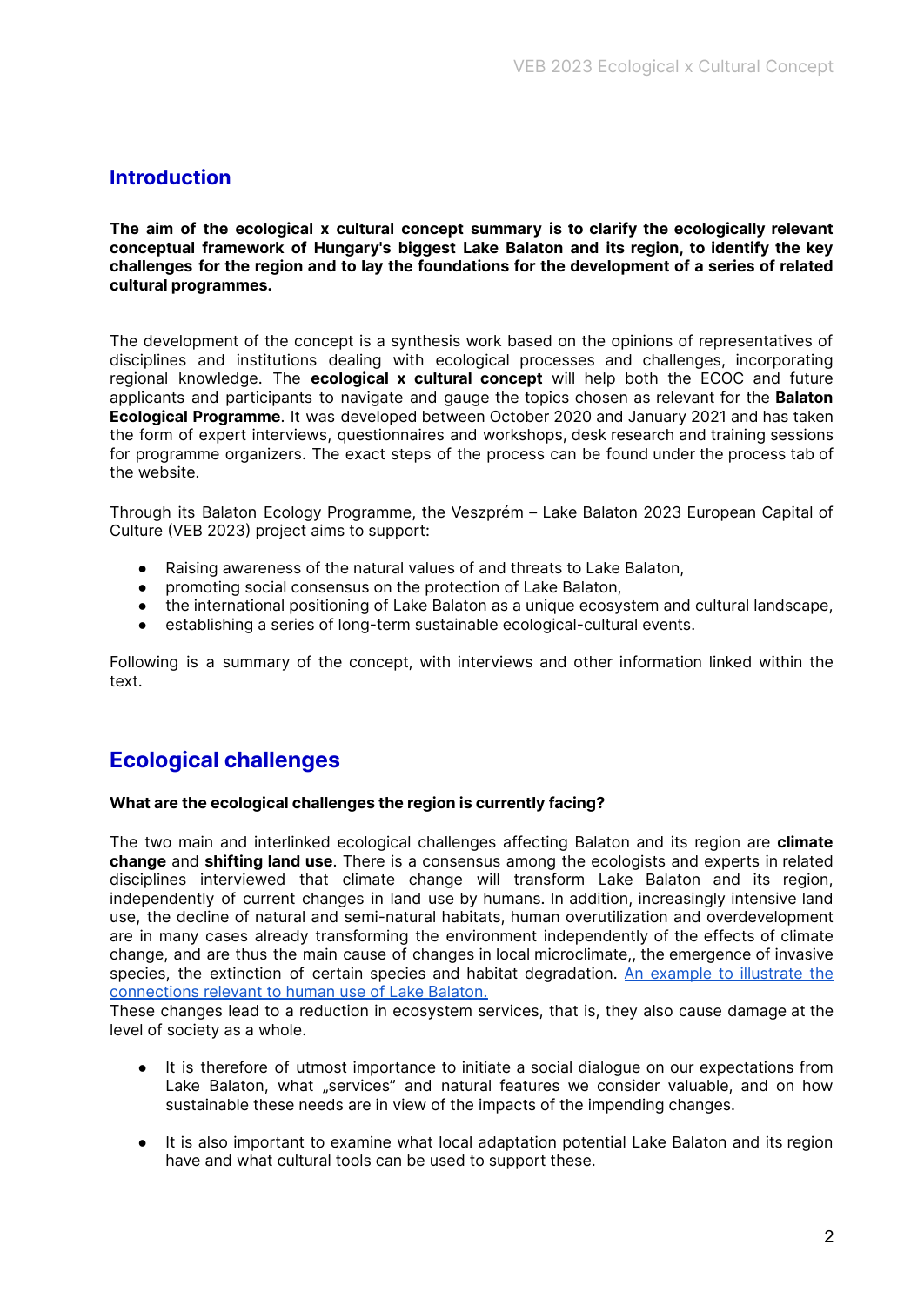

ECOLOGICAL CHALLENGES AFFECTING BALATON AND ITS REGION

local adaptation

In the next section, we discuss some of the key ecological challenges affecting Balaton and its region, which the Balaton Ecological Programme intends to address in more detail. As the programme progresses, the issues will be elaborated further and expanded thematically.

#### <span id="page-3-0"></span>**Lake Balaton and its water resources**

climate change - managed ecosystems - water level - water quality - coastal zone nature-based coastal protection

Lake Balaton is a managed ecosystem, its known natural habitats and their organisms have been significantly affected by centuries of human activities that have altered the natural environment.

Today's Lake Balaton is in no small part <sup>a</sup> product of human activity. Many of Hungary's famous wetlands are similarly managed ecosystems, kept alive and in <sup>a</sup> state of adequate preservation through artificial structures and other types of interventions. These include the magnificent Lake Kis-Balaton/ Lake Balaton-Minor, which bears enormous conservation value, Lake Tisza, the Szigetköz, many oxbow lakes and the Gemenc floodplain. (Honti)

Societal needs determine how much a managed ecosystem mimics nature/is close to natural status. Therefore, it is important to raise awareness in order to ensure that interventions and their consequences are sustainable in the long term, from an ecological, social and economic point of view.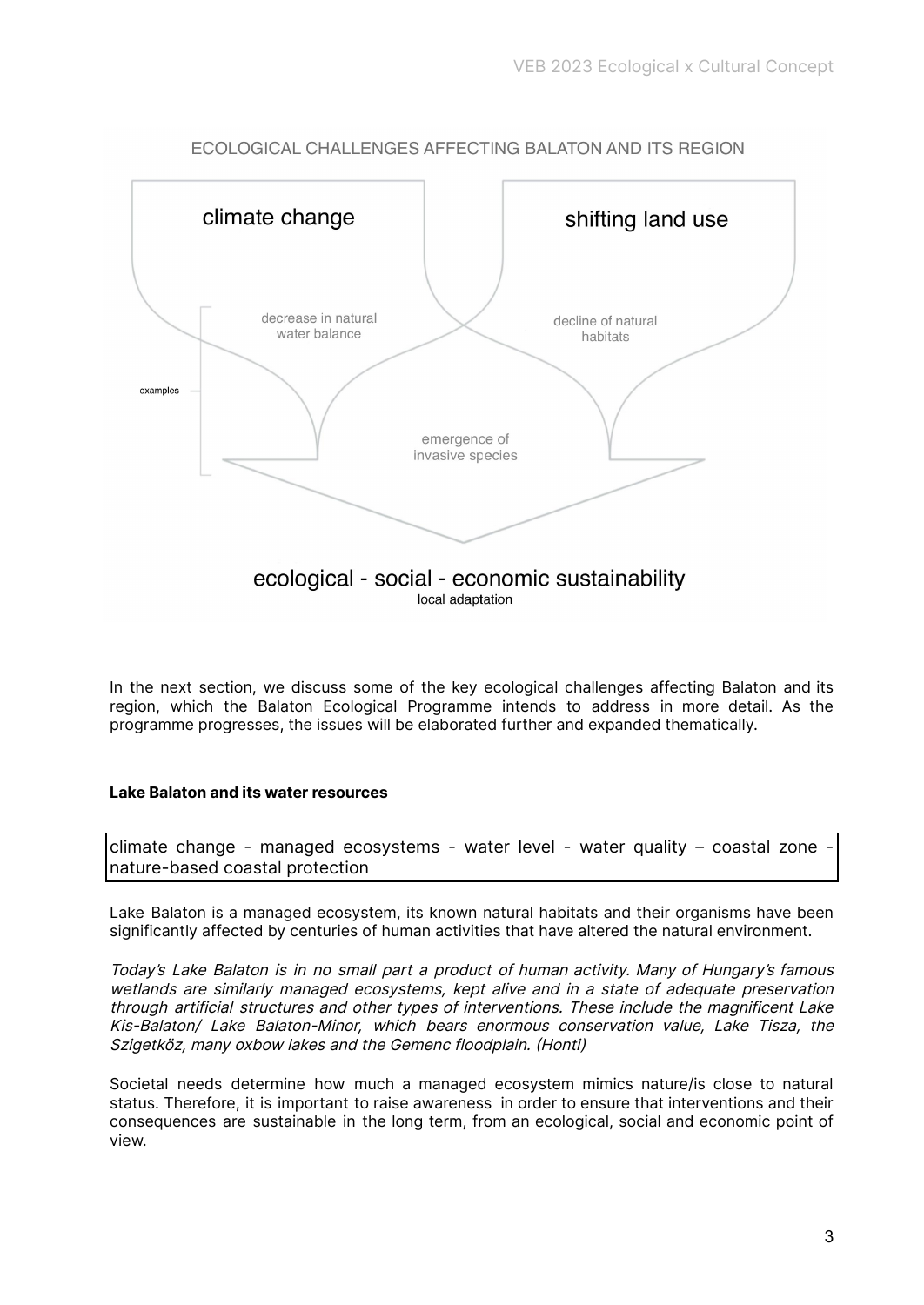#### **The water level of Lake Balaton**

The water balance of Lake Balaton and its catchment area is very sensitive, so in addition to the scientific study of the shifts caused by climate change, it is also important to monitor human interventions in the water balance. Keeping the water level of the lake within a narrow control range is not an ecological but a perceived societal preference. The current water level of 120 cm is **not sustainable** with today's set of tools due to the expected impacts of climate change over the coming 10-20 year time period. More frequent periods of drought and lower water levels in the future are very likely.

The experts consulted agree that **fluctuating water levels** are essential for the lake's biota: for the mixing of water, for the regeneration of shore vegetation, including reed wetlands.

#### **Water quality**

We consider water quality from a human perspective and from an ecological perspective. From the human perspective, water is used for industrial purposes, for bathing and for consumption. The quality of drinking water is assessed based on the amount of chemicals or infectious organisms present in the water that might potentially cause problems for human consumption. In terms of bathing, there is also an aesthetic aspect, whether the water is clear or at least pleasant enough for bathers to want to go in. Water is a habitat itself, and the ecological quality of water determines what kind of organisms and what kind of ecosystem can develop in the water. This is mainly related to the temperature of the water, its transparency, i.e. its content of suspended solids, and there is <sup>a</sup> third parameter which actually characterizes the habitat itself, the community of the aquatic ecosystem, and that is the amount of algae, determined by the chlorophyll concentration. (Zlinszky)

According to the researchers interviewed, the external and internal nutrient load of the lake is also undergoing a transformation as a result of climate change and this could have an impact on water quality: for example, algae blooms could be expected more often in the future.

Algal blooms mean that the growth of algae (single-celled, photosynthesising, floating organisms) in the water is exponential, i.e. when there are sufficient nutrients and light available and they are not limited in their growth and are not consumed by herbivores at the given time. (Zlinszky)

The correlation between a regulatory high water level of 120 cm and good water quality is not always clear (in fact, high water levels increase the risk of algal blooms), so what may have improved water quality in the past may not have the same effect now. Therefore, in addition to further research, it is also important to take an adaptive approach to water use patterns and to examine how we, as lake users, can adapt to the potentially changing water levels of Lake Balaton.

#### **Coastal area - Shore protection**

Almost 70 percent of Lake Balaton's shoreline is artificially constructed. Artificial shoreline protection works bisect the natural/near-natural shore zone and hinder the self-cleansing process of the lake.

The shoreline is the area of the lake which is the richest in species, both because of the diverse habitat conditions it contains and because of the relative isolation of the shore vegetation from human impacts. Reed beds provide an outstanding set of ecosystem services, the most important of which are fish reproduction, shore protection, microclimate provision and the characteristic Lake Balaton landscape.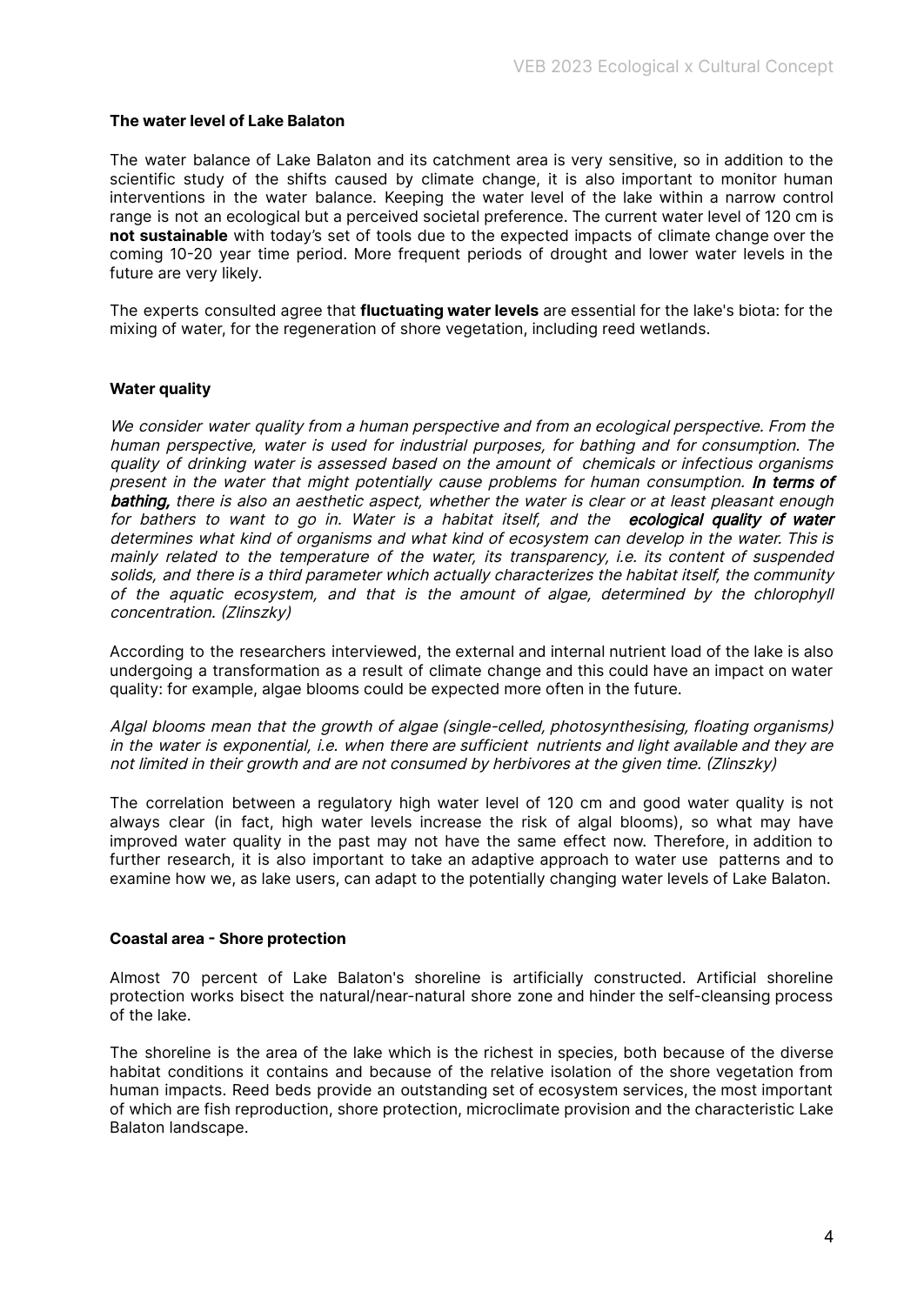It would be important **to consider the shore as a complex system of several zones**, and to communicate the diversity and different types of natural shores of Lake Balaton better to a wider audience.

It would be advisable to restore the natural shore, where possible. Where this is impossible, it would also be important to consider **nature-based coastal protection solutions** for established shorelines, for example in order to better adapt to changing water levels.

When it comes to shoreline management issues, it is important to prioritize natural conditions over recreational, economical and other similar motives.

**Currently, the fish stock in the lake can only be maintained through significant and regular input of young fish raised in fish ponds**. In the past, the small wetland bays of Lake Balaton were the primary spawning grounds for Balaton fish, but this has been eliminated with their separation from the water system of the lake. The **possibility of targeted, local wetland rehabilitation** would certainly be an issue worth discussing. The Fishery Management Ltd. is responsible for fish stocking, and the impact of fishing on the lake is also substantial. The promotion of fishing methods and practices that do not nutrient loads is also important, because, for example, the use of fishing bait releases a lot of nutrients into the lake.The impact of fishing bait on water quality is currently being examined.

#### <span id="page-5-0"></span>**The Balaton region: Forestry - Agriculture - Land use**

climate change - education – adaptation - water retention - soil conservation - species change ecosystem services - sustainability

As the region of Balaton is a diverse and complex cultural landscape, *fit would be worthwhile to* maintain this small-scale, **diverse landscape structure**, which traditionally characterises most places in terms of landscape character." (Drexler)

Closely related to the issue of land use is the **rapid urbanisation of the area**, the rapid transformation of former land use patterns, which promotes the decline of natural habitats.

From an ecological perspective, the transformation and adaptation of forests as a result of **climate change** is a key challenge in forestry and conservation due to the typically more extreme and warmer, drier weather. Due to the decreasing water availability in the transforming watershed, one of the major problems forests are facing in the Lake Balaton Uplands is **water scarcity**. It is therefore important to adopt as many **water retention** methods and practices as possible.

#### **Regional adaptation options**

Experts agree that due to changing circumstances, it is very important to **explore and rediscover local adaptation methods** and to increasingly support existing practices. Some suggested directions are:

● In the Lake Balaton region, the transition to organic farming would be of crucial importance due to the proximity of the lake, because the problem of pesticide contamination of groundwater and leaching into surface water (Drexler) is a persisting factor.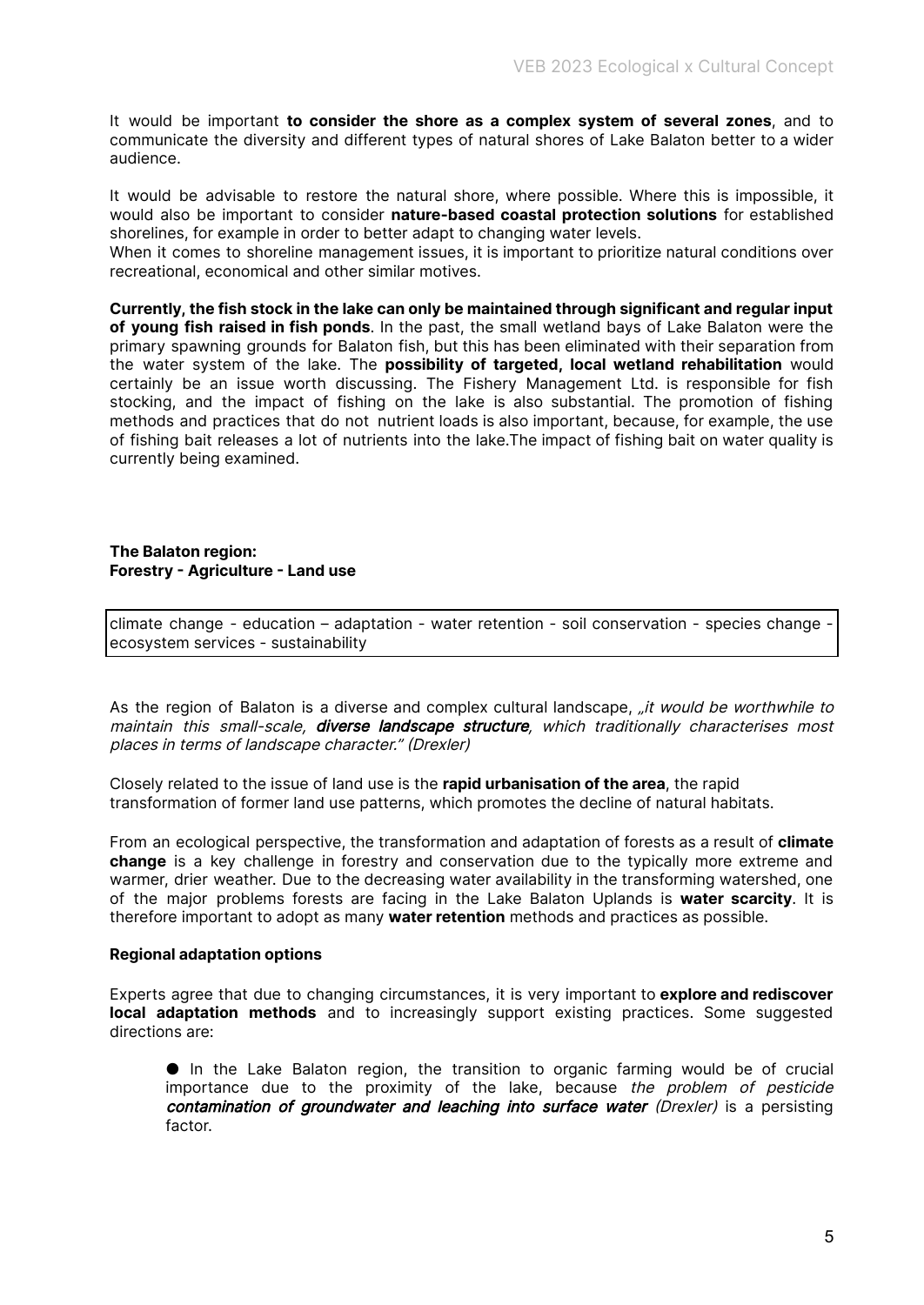● According to the experts interviewed, **soil protection** is also a priority issue for the region. "Most of the Balaton uplands display a variety of brown forest soils, while a large part is no longer occupied by forests but arable land, orchards or vineyards. On these lands, the forest itself ccreate the humus-rich, nutrient-rich soil. If we don't resettle the trees and therefore their humus and the carbon they provide to these areas, sooner or later this soil will be depleted." (Borovics)

● According to Attila Borovics, Director of the Institute of Forestry Science, adaptation of climate change will create a requirement of **tree species replacement** and mixing with native plants. This is currently almost generally accepted, but Borovics believes that some species are likely to disappear, or may be replaced, or need to be replaced by non-native species with external help.

● **Viticulture** will also be affected by the need to **replace varieties** due to climate change. "For example, on the south side of St. Georges /Szent György Hill there is almost no more Olaszrizling (Welschriesling) white wine grape variety left, because the Olaszrizling growing there no longer produces the wine we have come to know as part of most vintages since the acidity simply burns out. Now they plant Rhine Riesling, Furmint, Kéknyelű or even blue grape varieties from Tuscany, which ripen later and can better preserve the acidity. Again, because of climate change, we will not be able to grow our traditional varieties successfully, nor will we be able to make wines of the character that we have been able to produce for hundreds of years. We therefore need <sup>a</sup> change in the structure of the varieties, or else producers will switch to blending and grow to say, for example, that this is Badacsony wine, the composition of which can be flexibly modified." (Kovács)

● The interest in **agroforestry solutions** has also increased significantly in recent years, both from the conservation and the agricultural sector. Agroforestry is <sub>n</sub>a combination of arable farming and forestry, or fruit growing and forestry (...) French farmers, for example, have recently reintroduced tree plantations along the most expensive vineyards. This drastically reduces the amount of pesticide they use, preserves soil fertility and brings back diversity, for example by enriching bird fauna. But it would also be possible, for instance, to bring back trees for grazing or berry production, so that shade is not provided by various man-built structures, as trees can also provide their beneficial climate protection. These are also included in the adaptation process." (Borovics)

● **Wooded pastures** play an important role in the conservation of biodiversity. *Pastures* with woods are characterised by closed and open wooded areas, groups of trees, and areas of grassland with groves, shrubs and bare grassland, which have been established for grazing purposes and preserved (...) Long-term sustainable grazing can be achieved not only on "pasture" but also by grazing areas of different types of land (forest, grassland, arable) and habitat types." (Varga)

#### <span id="page-6-0"></span>**The concept of ecological sustainability in the regional context**

Although sustainability is not an ecological concept, it is important to discuss it because of its broad sense and its overuse nowadays. The environmental, social and economic pillars of sustainability are not separable, nor are they of equal importance. Environmental constraints determine what can be sustainable, and therefore the programme must address the **ecological issues of sustainability** at the discourse level. The ecological understanding of sustainability is described by one of the researchers interviewed as follows:

The opposite of exponential growth is exponential decline, when we wipe each other out or run out of resources, so sustainability iswhen we want to avoid <sup>a</sup> radical, significant change in <sup>a</sup> short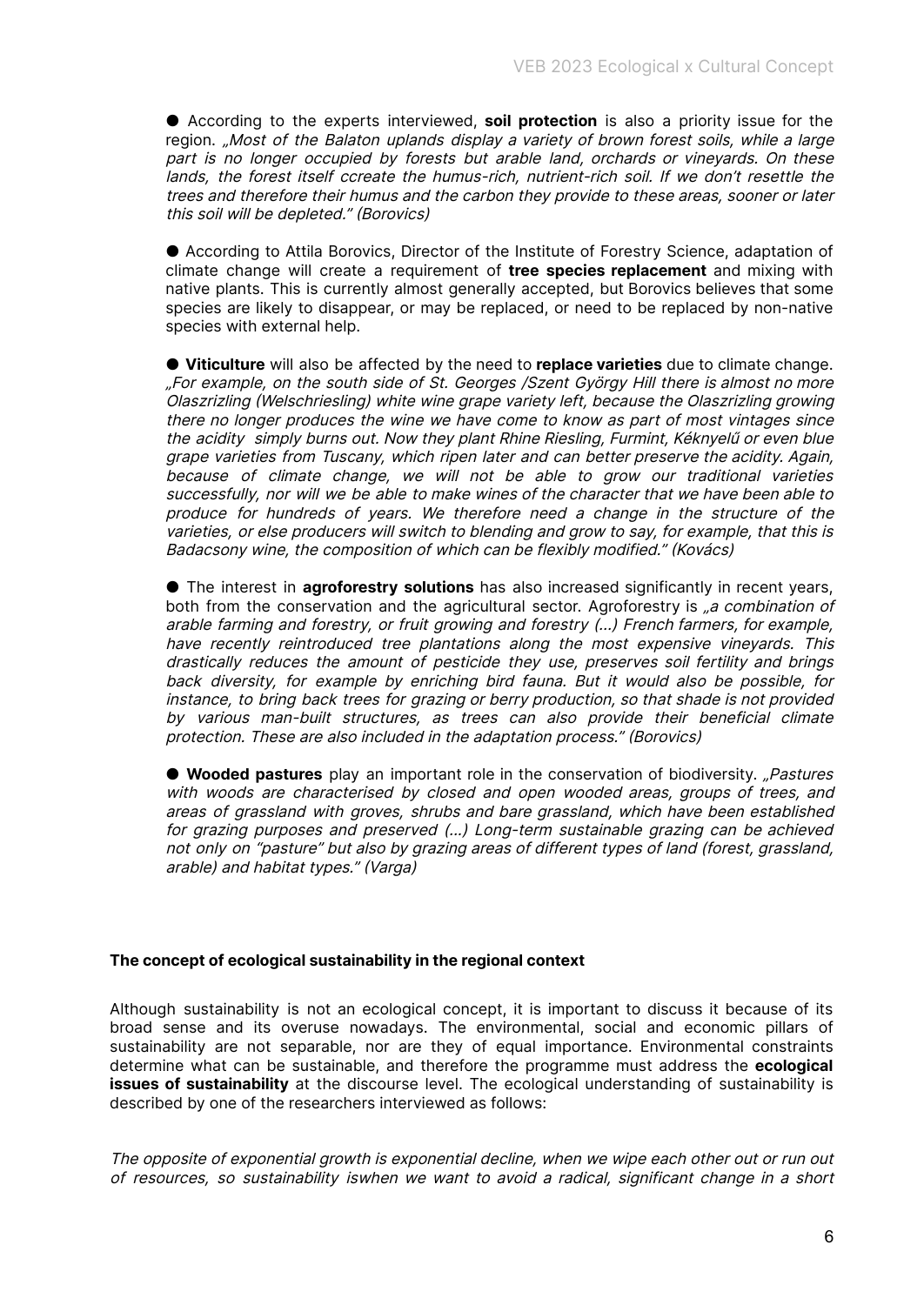period of time. I would therefore consider the reverse of exponential growth or decline to be sustainable, where there are no abrupt transitions, where changes occur at <sup>a</sup> speed at which we can adapt to them. Needless to say, this is only possible if the changes occur so slowly that the natural ecosystems can adapt to them, since these are the basis for the existence of humans. The aim is to keep changes at <sup>a</sup> speed to which at least we, or, in ecological terms, the ecosystem, can adapt.(...) Another aspect of the concept of sustainability is the concept of ecological networks. Just as <sup>a</sup> food web, an ecological network, key species and habitat building species are part of <sup>a</sup> network, this network is also embedded in <sup>a</sup> spatial context. The wetlands around Lake Balaton, the small watercourses that flow into the lake, the grasslands around it, belong to this network. Lake Balaton itself as <sup>a</sup> living system is <sup>a</sup> network: if you tinker with it on one side, something might pop up on the other. As <sup>a</sup> consequence, you cannot treat water quality in isolation from everything else. (Zlinszky)

Starting from the current situation and taking into account the consequences of climate change, it is important to think about what exactly we want to sustain and at what cost. Both expert interviews and ecological questionnaires have highlighted unsustainable land use practices in Lake Balaton and its region, and tensions along the lines of conflicting interests.

Sustainability, as <sup>a</sup> term, refers to the clear definition of <sup>a</sup> state where <sup>a</sup> steady compromise between multiple, conflicting interests is made. But there is and probably can be no objective criterion for determining whether <sup>a</sup> state is still acceptable from <sup>a</sup> sustainability perspective. (Honti)

#### **Agricultural sustainability**

Responsible agricultural production preserves public resources while producing food. What I mean by preserving public resources is that agriculture does not pollute our water, air or soil. Sustainability is about using resources in <sup>a</sup> way that does not limit the opportunities for future generations. In an agricultural context, this means that we strive to preserve all the resources we use to grow food in <sup>a</sup> way that will sustain others in the future. We therefore should not pollute or destroy these resources, to be able to grow and eat healthy food and maintain <sup>a</sup> balanced food and agricultural system. (Drexler)

#### **Sustainable forest management**

According to foresters, sustainable forest management means that an independent forestry organisation draws up <sup>a</sup> management plan for each hectare of forest based on <sup>a</sup> professional consensus, all in the long-term interests of the forest. This way, farmers do not just act according to their own will, what they would like or what they need at that very moment, but what authorities allow them to do according to the criteria of sustainability. A strict system has been established whereby, as <sup>a</sup> limited private property, the forest must be managed in <sup>a</sup> way that public expectations and the public interest are met. The reason for this is that Europe has already punished itself by having cut away the vast majority of its forests over the past centuries. It is only in the last 100 years that <sup>a</sup> new practice has emerged in Europe, as well as in Hungary that forests are <sup>a</sup> natural resource to be maintained and grown in the long term, contributing to our well-being not only through timber production but also through <sup>a</sup> range of social and ecosystem services. (Borovics)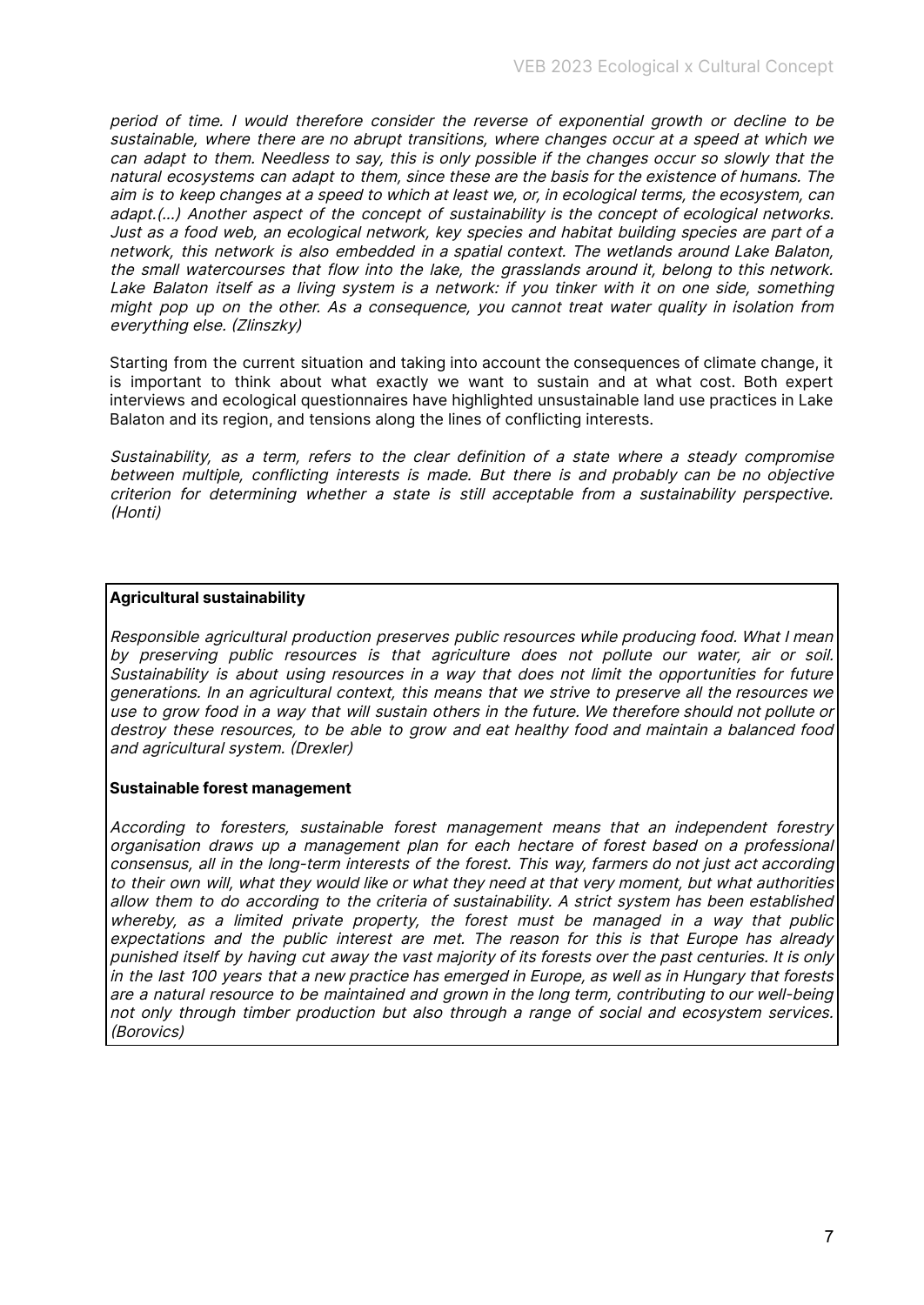## <span id="page-8-0"></span>**Social adaptation**

local communities - community-based solutions -traditional ecological knowledge - small scale local value chains - commons - tourism landscape - nature-centered approach to well-being social participation - nature-based solutions - food culture - building culture - social access

## <span id="page-8-1"></span>**Clarifying societal expectations of Lake Balaton and its region**

Most experts and researchers agreed that it was of top priority to launch a broader societal dialogue on the **vision of the region's future**. This process can be well broken down into themes by ecological challenges and related social practices, as all stakeholder groups in the region can relate to it in different ways.

- How can a shared vision of the future be achieved? Discussion of different visions
- Why do we love Lake Balaton so much? What does Lake Balaton need to be at its best, ecologically speaking?
- What kinds of future scenarios are possible? Clarifying the concept of the scenario
- What is good conservation like?
- Discussion of ecosystem services (as a general concept) and their importance for the region
- Clarifying ecological concepts and presenting them through examples at a regional level
- Different types of protected areas in the region
- Clarification of issues related to invasive species
- Visibility of systemic processes rather than protection of individual species

#### **Focal themes in the social adaptations of ecological challenges:**

- Environmental education projects that address and reach a wide range of social groups
- $\bullet$  Initiating a dialogue on shared and differing visions for the future of the region
- Introduction and connection of local communities already actively self-organising
- Reaching out to and involving local communities, focusing on community-based solutions
- Exploring and strengthening local value chains
- More emphasis on incorporating traditional ecological knowledge
- Supporting small-scale projects and programmes
- Strengthening social participation in specific adaptation experiments

#### **Examples of lake and landscape use:**

- Mapping the initiatives focusing on and organizing **local food systems** around Lake Balaton and fostering a collaboration among them
- Partial revitalisation of the long-established **community gardens** near the banks of the streams and creeks in the area (as these still exist in some places in the region)
- Creating a **link between gastronomy and nature** conservation with regards to grazing and pastoralism
- Rethinking the potential of **wooded grasslands as community spaces**
- Thematizing **fishing** and **aquaculture** issues of Lake Balaton and its region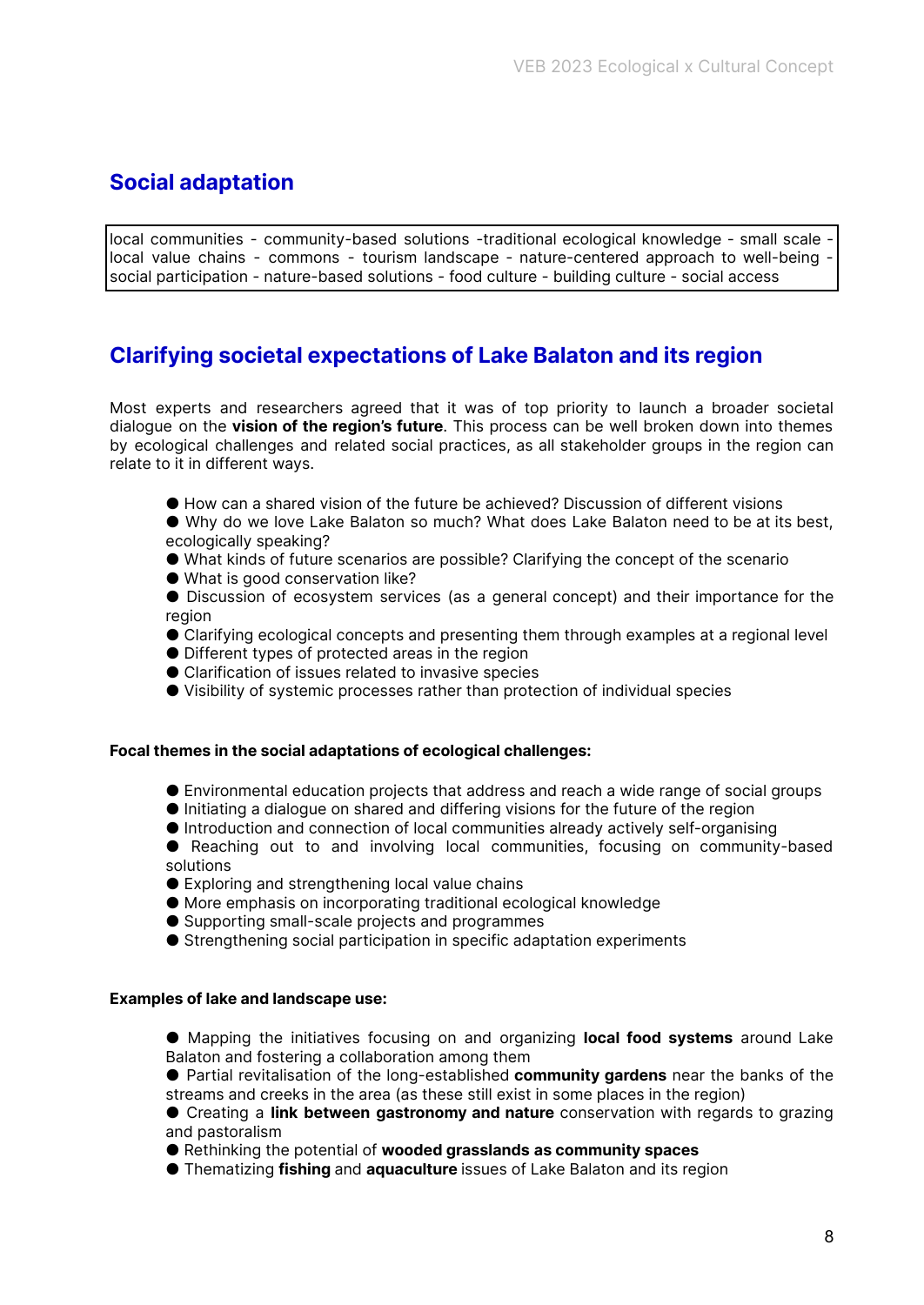● Sustainable landscape-specific architecture - exploring the ecological aspects of vernacular architecture

#### <span id="page-9-0"></span>**Touristic region and ecotouristic landscape**

The region surrounding Lake Balaton is one of Hungary's most important touristic regions, where tourism has shaped the lake's environment and society since the early 18th century (Schleicher, 2016:9).

Numerous research studies have focused on the historical-cultural analysis of the various parts of the region, but the most comprehensive study of environmental and socio-cultural interactions so far is the research of Vera Schleicher and her colleagues and Schleicher's PhD dissertation.

Beyond the struggles over resources and the culture war itself, in which cultural patterns clashed over the ownership and interpretation of <sup>a</sup> piece of land, <sup>a</sup> bay, <sup>a</sup> vineyard, <sup>a</sup> spring, the interpretive elite attempted to alter the landscape as <sup>a</sup> whole from the very first moment of the emergence of tourism. As <sup>a</sup> result of the continuous construction of meaning and identity through the arts, science and politics, Lake Balaton was made to shift into <sup>a</sup> kind of synthetic touristical landscape (cited by Schleicher 2014,cf. Kramer 1984; Köstlin 1994; Szijártó 2000. 12432).

Most of the land use issues and conflicts that persist to this day are caused by the different motivations and needs of these land user groups, but unsustainable land use practices make it increasingly urgent to better understand the different motivations and visions.

What are the current visions of the touristic landscape of Balaton and how do these align with the actual ecological sustainability of the region?

What kinds of sustainable tourism formats work in the Lake Balaton region and how can different social groups access these?

## **Green/environmental/ecological examples and best practices**

#### **Previous green/environmental/ ecological and related cultural and artistic festivals, initiatives and projects within and beyond the European Capitals of Culture programmes**

Within the secondary research, the primary focus was on identifying cultural projects with a specific ecological theme. Unfortunately, at present, there are many misunderstandings (unclear conceptual frameworks) surrounding the use of the term itself, and, in many cases, the word 'eco' has taken on a much broader, more common meaning. The concept of 'eco' has entered the general conceptual framework of sustainability, green, environmentally friendly, therefore focusing on reducing the environmental impact of human activities (generating less waste, environmentally friendly transportation, natural raw materials, etc.). In many cases, eco means using natural materials and living more harmoniously with nature. Through our research, we have examined cultural events that are broadly defined as eco, green, or sustainable within the current conceptual framework.

Part of the development of the concept guidelines was to analyze the presence of a green/environmental/ecological approach in the programmes and commitments of the European Capitals of Culture in recent years. The analysis shows that, although the winning cities of recent years have included sustainability, climate and green projects in their programmes, no specific projects were found around strictly ecological topics. Nevertheless, below are some of the initiatives implemented via the programmes of the winning cities of recent years.

#### **Key findings of the secondary research:**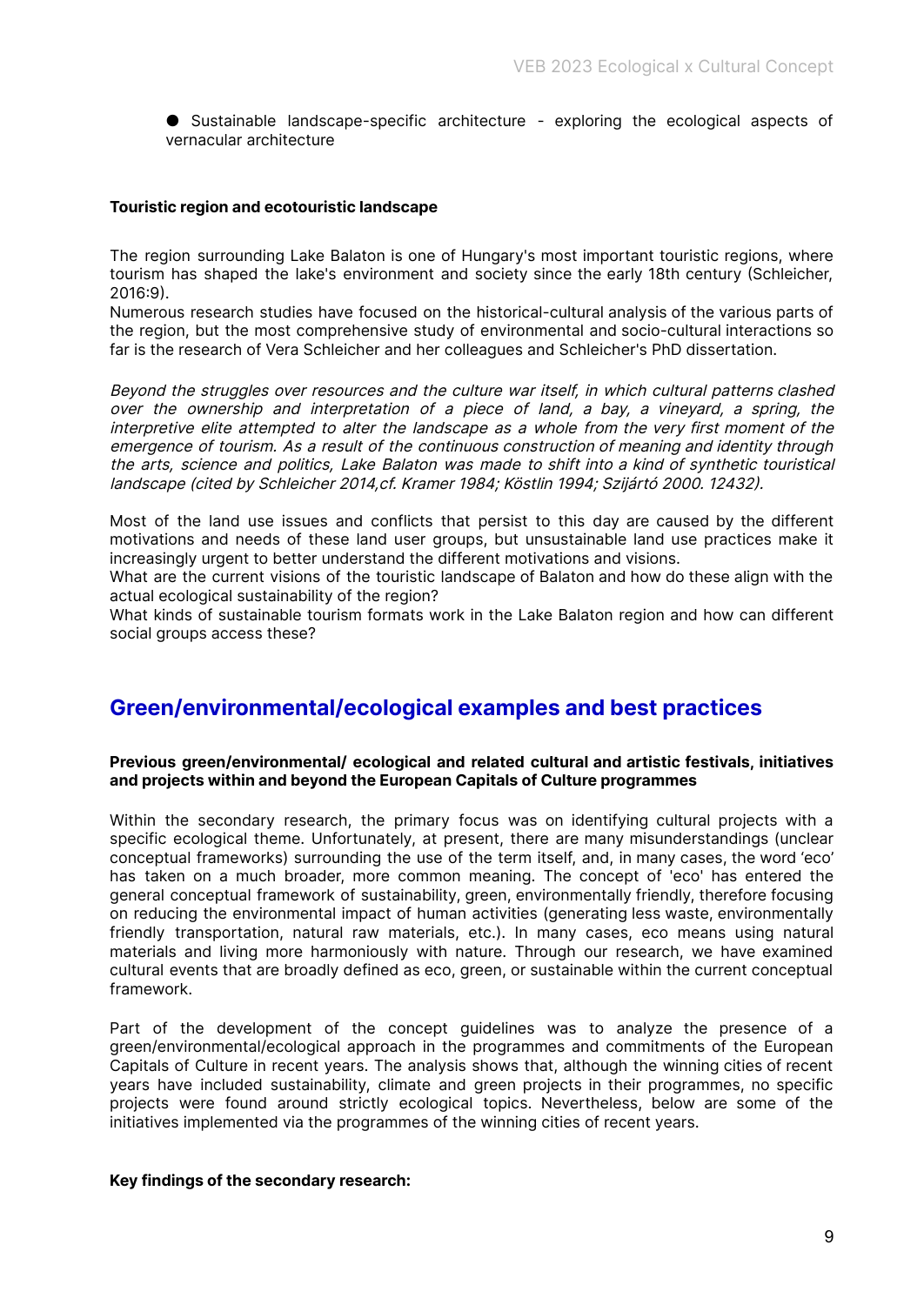● Previous ECoC programmes have not necessarily included a specific ecological theme

● The Green Capitals programmes also have few projects with a specific ecological theme

● There are, nevertheless, large-scale environmental education projects and sites around the world

● There are numerous green projects in cities around the world, but most of them are initiatives that try to shift nature back into the urban space in some way (urban gardening, bees, vertical gardens, green corridors, waterfront development, energy efficiency, waste management projects) with a strong environmental education approach

● Over the last 30 years, several large-scale rehabilitation projects (restoration to original/former state) have been implemented (urban green spaces, watercourses, waterfronts)

● Recently, an increasing number of art projects have chosen ecological issues as their theme

## **Evaluation criteria of the projects implemented and supported in the Balaton Ecological Program**

One of the important elements of putting together the concept was the development of a system of criteria, which helps to evaluate and make comparable various projects and programs in its format and content.



CRITERIA FOR EVALUATION OF ECOLOGICAL X CULTURAL PROJECTS AND PROGRAMS